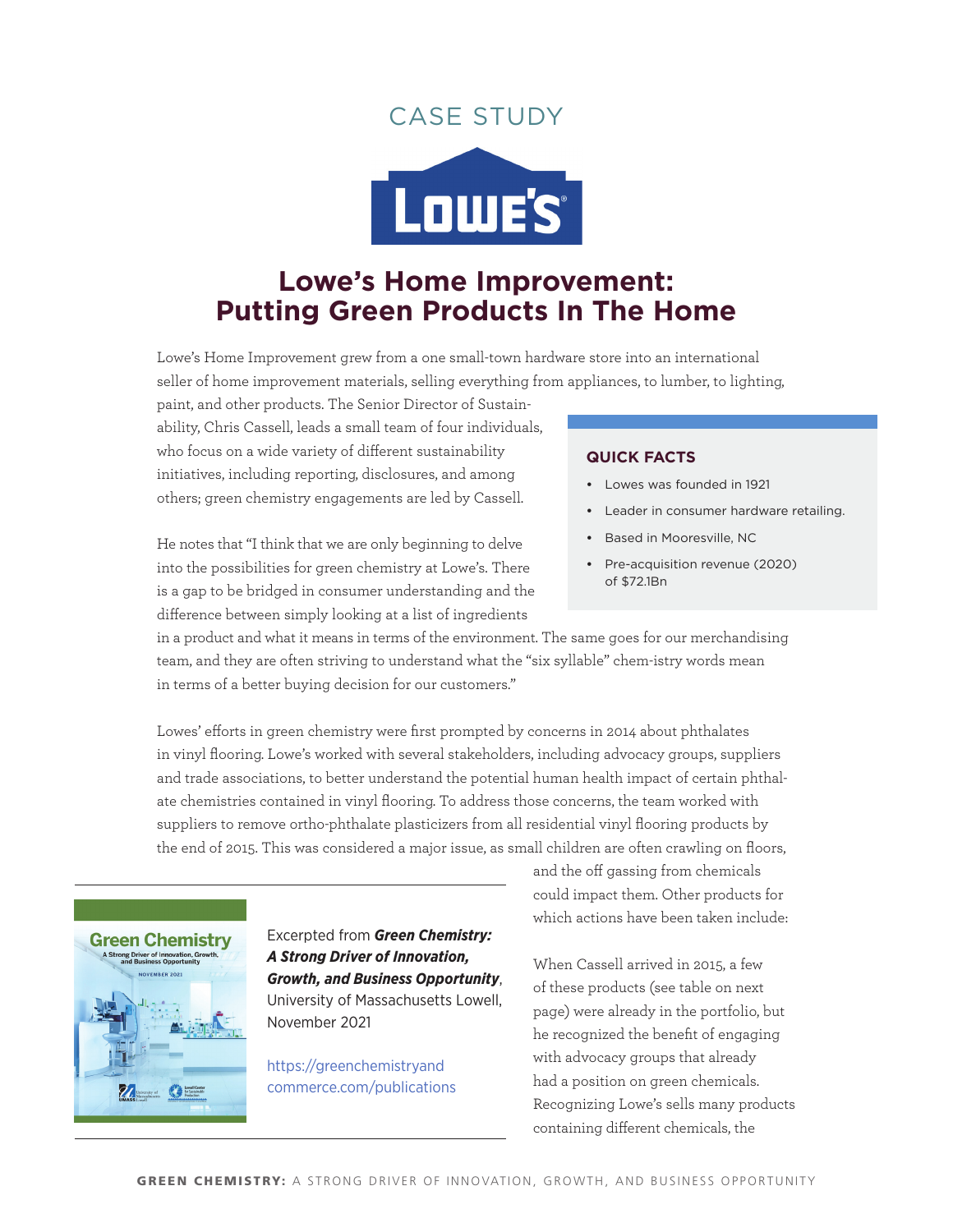# case studies

| <b>Product Category</b>  | <b>Commitment</b>                                                                                                                                                                                                                                                                                                                                                                                                    |
|--------------------------|----------------------------------------------------------------------------------------------------------------------------------------------------------------------------------------------------------------------------------------------------------------------------------------------------------------------------------------------------------------------------------------------------------------------|
| <b>Insulation</b>        | All fiberglass insulation products are free of brominated flame retardants,<br>halogenated flame retardants, antimony trioxide, formaldehyde, and<br>added heavy metals                                                                                                                                                                                                                                              |
| <b>Flooring</b>          | All vinyl flooring is free of ortho-phthalates<br>All indoor wall-to-wall carpet is free of triclosan, organotin,<br>$\bullet$<br>orthophthalates, vinyl chloride, nonylphenol ethoxylates, coal fly ash,<br>formaldehyde, added heavy metals<br>All indoor residential carpet and rugs are free of PFAS chemicals<br>٠                                                                                              |
| <b>Lawn &amp; Garden</b> | All of Lowe's live good suppliers have discontinued the intentional use<br>٠<br>of neonicotinoids in their operations, unless required by law<br>All outdoor pesticide products, except Tree and Shrub Care, will be<br>$\bullet$<br>neonicotinoid-free by 2022<br>Lowe's will continue to work with its suppliers to explore alternative<br>٠<br>Tree and Shrub Care chemistries that do not rely on neonicotinoids |
| <b>Paint</b>             | All paint remover products are free of methylene chloride and<br>٠<br>N-Methyl-2-Pyrrolidone (NMP)<br>All interior and exterior water-based paints are free of triclosan,<br>$\bullet$<br>isocyanates, formaldehyde, lead, and heavy metals                                                                                                                                                                          |
| <b>Fabric Care</b>       | All fabric protection sprays are free of PFAS chemicals<br>٠                                                                                                                                                                                                                                                                                                                                                         |

sustainability team joined the GC3 to become better informed and begin considering alternative, safer options without sacrificing quality, efficacy, and affordability. This collaboration started in 2015 and has expanded into an active engagement on the GC3 Retailer Leadership Council team.

An important component of Lowes' green chemicals strategy was to focus on the intersection of products of concern, where the exposure to unsafe chemicals was highest. One of the challenges in the industry at large involves simply understanding what chemicals are present in the more than 2 million products Lowe's stocks on their shelves for customers. Many of these products do not have the chemicals listed. Cassell made an important decision: "We could come up with a list of 100 unsafe chemicals that we are restricting in our products and put it out there; but the challenge is, if you don't have actual access to the information on the content of these chemicals, you can't really stand by that commitment. We took the position that if you say you are doing something, and will get rid of a certain chemical, you need to actually follow-up with that action." Lowe's thus went after the most important chemicals first. The team was able to highlight the worst chemicals by engaging with multiple NGO's, other retailers, conversations with suppliers, and the GC3 Retailer forum. This approach is defined in Lowes' formal green chemistry action plan.<sup>1</sup>

**•** Lowe's will develop a framework to systematize the process of assessing chemicals and managing chemical risks. Chemical risks can be managed in several ways and may include requiring disclosure of chemicals in Lowe's products, reducing, or eliminating toxic chemicals

1 [https://corporate.lowes.com/our-responsibilities/corporate-responsibility-reports-policies/lowes-safer](https://corporate.lowes.com/our-responsibilities/corporate-responsibility-reports-policies/lowes-safer-chemicals-policy)[chemicals-policy](https://corporate.lowes.com/our-responsibilities/corporate-responsibility-reports-policies/lowes-safer-chemicals-policy)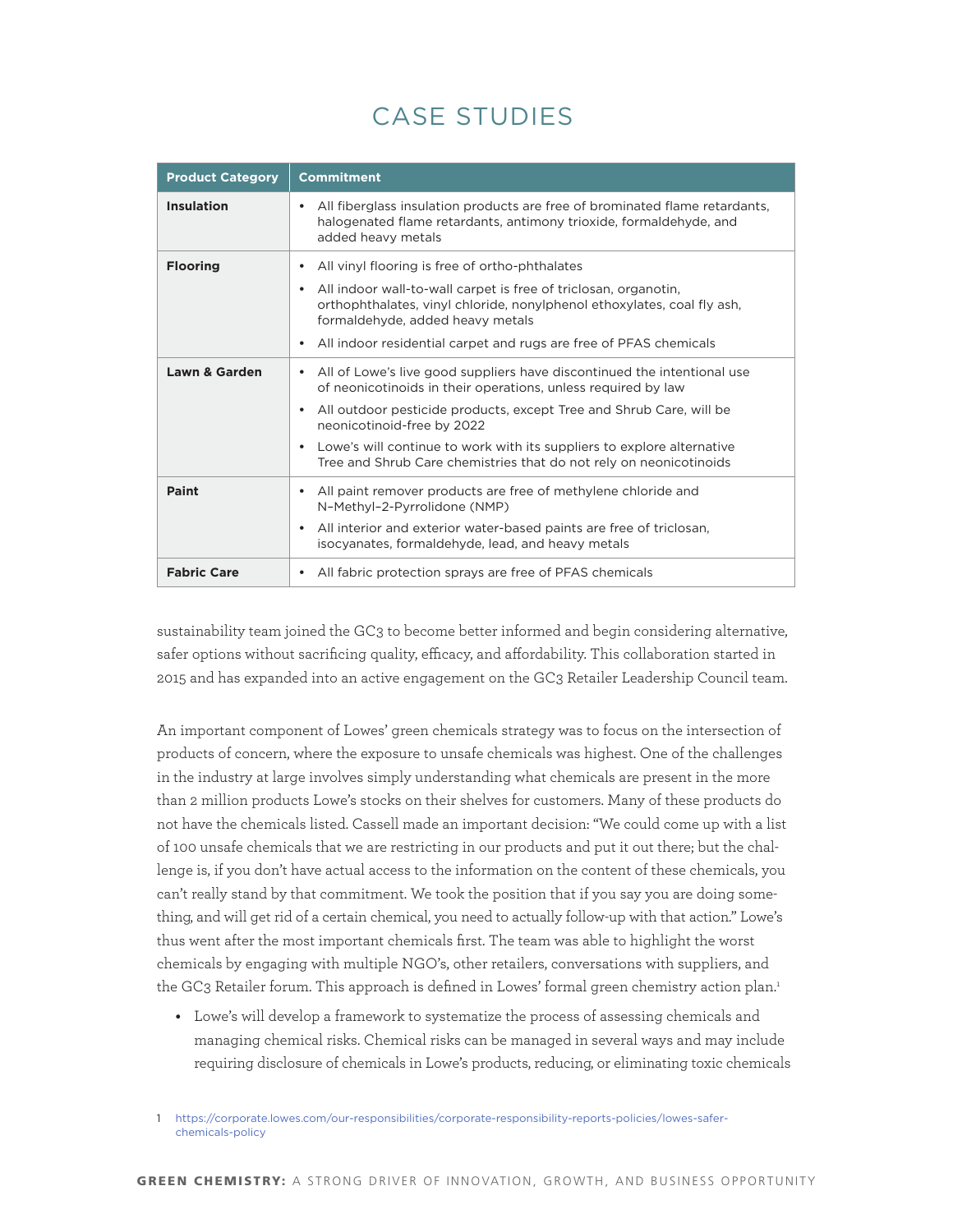## case studies

from Lowe's products or packaging, better educating consumers on product safety, and/or driving innovation by encouraging suppliers to transition to safer alternatives and green chemistry solutions.

**•**  Lowe's will take a collaborative approach to understand and manage chemicals in the products Lowe's sells, including utilizing inputs from third-party subject matter experts, internal and external stakeholders, supply chain partners, and consumers. Lowe's has been working with trusted partners, such as the Green Chemistry & Commerce Council (GC3) to continuously support green chemistry initiatives as well as participating in the GC3 Retailer Leadership Council to better align the retail sector. Lowe's will also continue to partner with credible NGOs, associations, and industry partners.

In engaging with suppliers, when Cassell asked them about a particular chemical of concern, they very often responded that they were already aware of the problem, and if they hadn't already phased out the product, they were planning to do so in the next 6–12 months. In committing to getting unsafe chemistries out of their products, key suppliers ensured that such chemicals would not find their way into other products as well. A timeline for doing so was established, and discussions around different alternative chemistries became a discussion of focus.

One of the challenges in leading the green chemistry team is the challenge of working with the merchandising (purchasing) team. Merchandising is a very large team (>400 people) spread out across multiple categories. Many of them are constantly moving between product categories, and it is rare to have someone working in a single category for any length of time and to have the ability to develop a deep understanding of the green chemistry issues at stake. So, it is often up to the small sustainability team to be on the front line of scanning and prioritizing green chemistries, and to flag areas where changes need to be made. This led to the sequence of prioritized process analyses, involving picking out chemicals and product categories of priority, and engaging with key suppliers to remove chemicals of concern.

Many of Lowes' suppliers have dedicated chemists and toxicologists on staff. NGO's often have dedicated chemists looking at products, and federal regulators also have them on staff. Lowe's does not have dedicated chemists on staff, which puts them in a difficult spot. However, by relying on NGO input, as well as customer feedback and federal science, the team is able to convince the merchandising team to make changes to their supplier portfolio. Cassell notes that "We are not qualified to make decisions based on science, so my approach is to collect information from all sides. If there is a clear indication of unnecessary risk associated with a particular chemistry, we will make a move. Also, if there is a clear alternative chemistry, it makes it a lot easier to have that conversation. In some cases, if we don't have good signals and the EPA has not found definitive links to safety concerns, it is difficult to make decisions to remove a product which consumers believe is effective. There are often many different sides to the story, so our preference is to stick to the federal regulations and look at where that decisions lands.